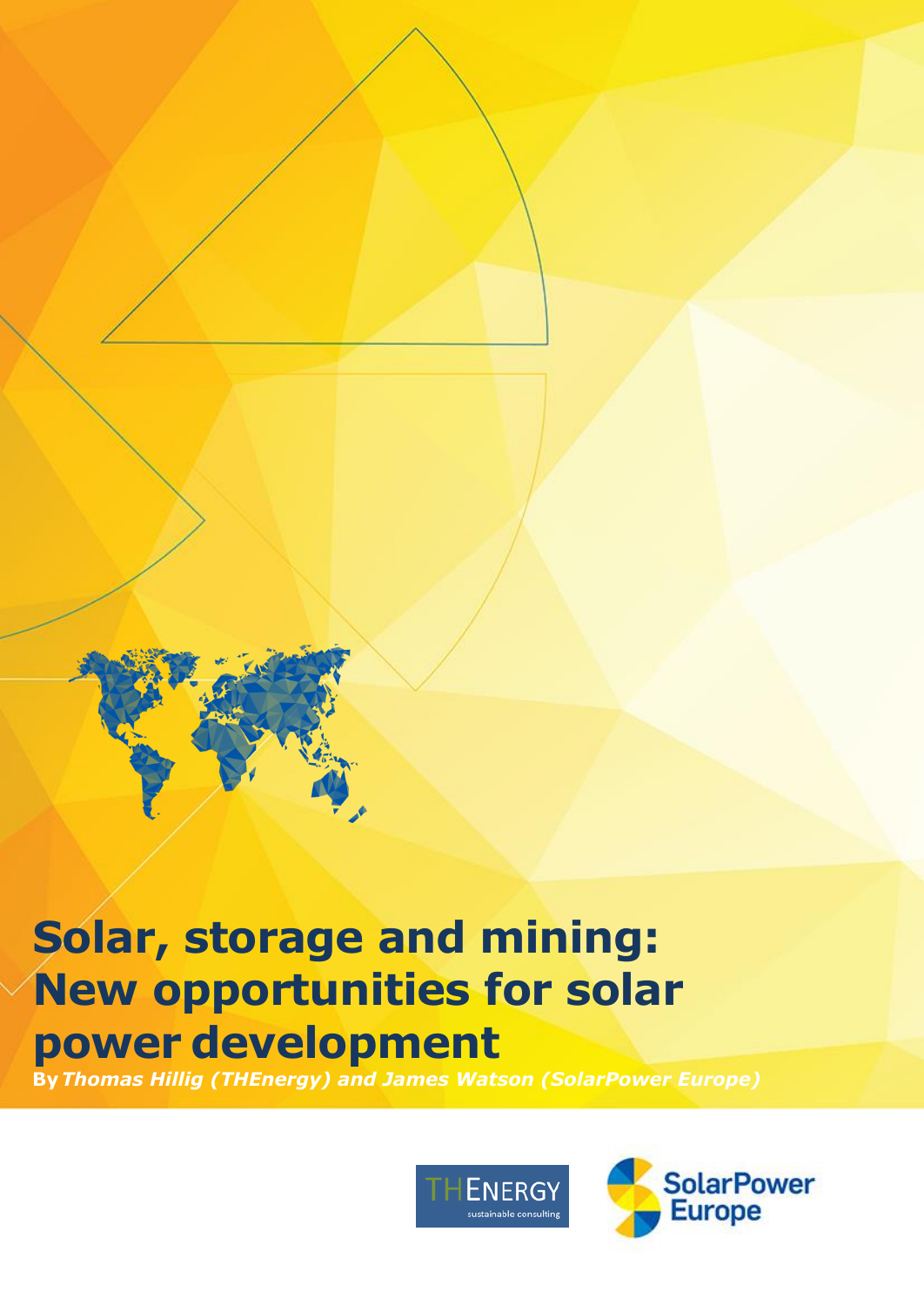**1**

### **CHAPTER 1. Introduction**

The world of energy production is in a transition phase, shifting from conventional to renewable energy sources to deliver power. At the UN Climate Change Conference which took place in Paris at the end of 2015, the global community committed to ambitious climate change efforts, which will only be achievable with a quick and focused roll-out of renewable energy all over the world. Solar is going to be a key part of this equation.

Solar energy has become a cost-effective and clean alternative to conventional energy sources. In many countries, electricity prices from large PV parks are in the same range as those for coal power. However, solar power has many more advantages. Solar is a decentralised energy, which is an excellent means to deliver power for remote consumers. The annual installed capacity of solar power has quickly reached a surprising level, and we are still at the beginning of the story.

On the energy consumption side, it can be observed that a huge amount of energy is used worldwide to extract and process raw material. The mining industry is one of the biggest overall energy consumers. In recent years, the mining industry has been facing many challenges above all with falling commodity prices. Energy is one of the most important cost factors for mining companies. In addition, cost cutting for energy is normally possible with far less resistance than reducing the second big cost factor, which is labour.

Mining companies can improve their cost position and environmental footprint by including solar power into their energy mix. Large-scale solar projects for powering mines have already been realized in various countries. However, the potential is almost untapped. Solar power allows mining companies to reduce their cost position. This means that the mines that use solar power will have competitive advantages and outperform mines fully relying on conventional energy sources.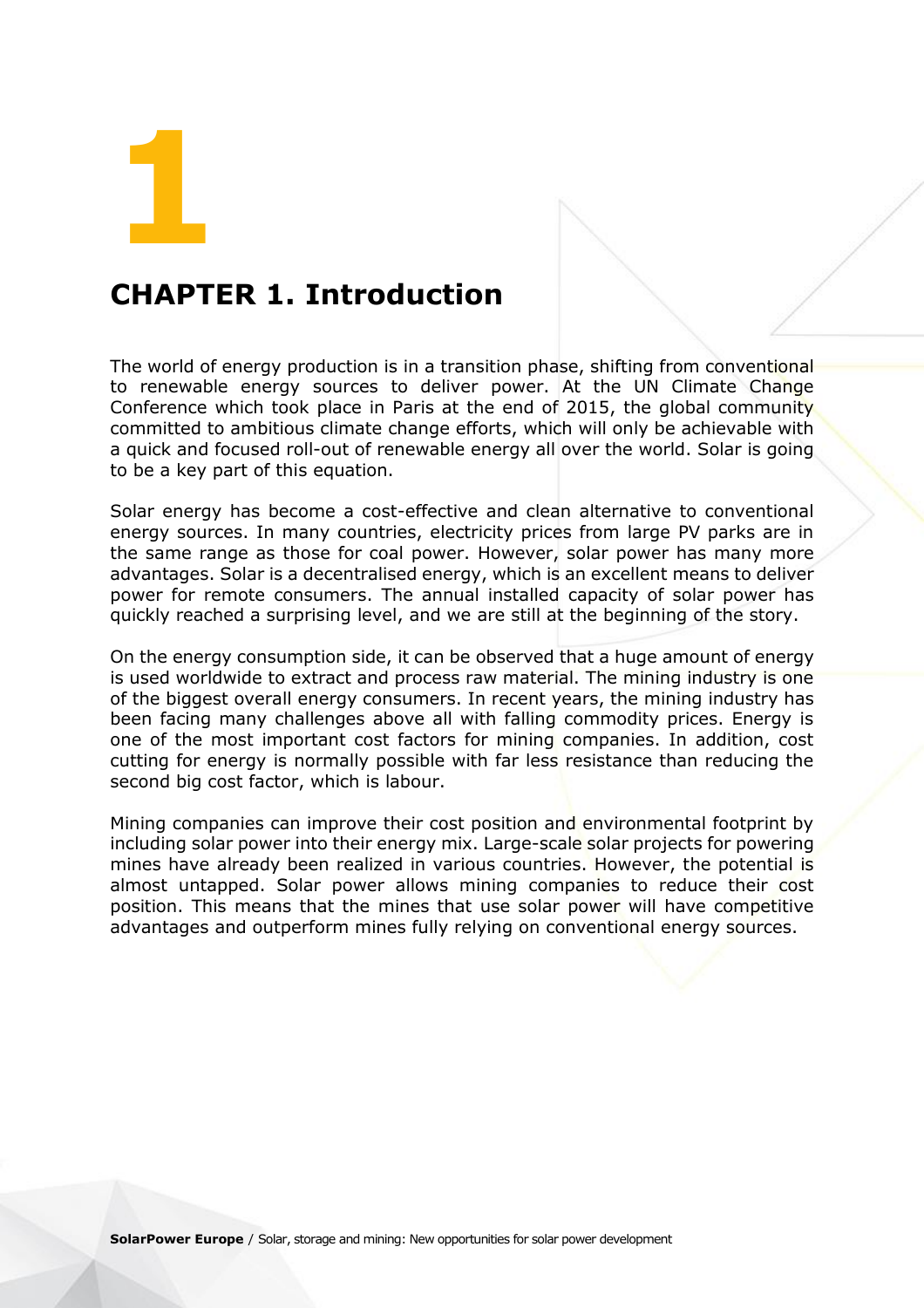## **CHAPTER 2. Solar solutions are creating competitive advantages for mining companies**

#### **2.1 Energy consumption of the mining sector**

**2**

Approximately 20% of the energy that the mining industry consumes and approximately 10% of world energy consumption is used for extraction and processing of mineral resources.<sup>1</sup> This figure makes it clear that power supply in the mining industry is part of the solution in the energy transition process toward a low-carbon economy, as it is one of the main emitters. From an ecological perspective it is important that energy consumption in the mining industry is reduced efficiently and that the minerals that are used for renewable energy infrastructure have a low carbon footprint.

From the mining companies' perspective, costs will be the main driver for changing toward renewable energy. Depending on many factors, the energy consumption typically is in the range of 20-35% of the total operating costs of a mine. Energy costs are normally the second biggest cost factor, directly after labour costs.

From the solar industry perspective mining applications are a good fit, because:

- Mining companies often have to deal with high electricity costs due to remote locations
- In many developing countries mining companies have to deal with unreliable electricity infrastructure which makes it receptive for new solutions
- High energy consumption carries extraordinary potential for large scale solar power plants
- Solar energy is helpful for mining companies regarding their sustainability efforts

It becomes obvious that the mining industry could become a highly attractive customer segment for solar companies with a broad range of possible solutions. Solar power can add value to mines for grid-connected and off-grid mines.

 $\overline{\phantom{a}}$  $1$  Conti, John et al., International Energy Outlook 2013 (US Energy Information Administration, 2013); [http://www.eia.gov/forecasts/ieo/pdf/0484\(2013\).pdf](http://www.eia.gov/forecasts/ieo/pdf/0484(2013).pdf) (date: 18.01.2016).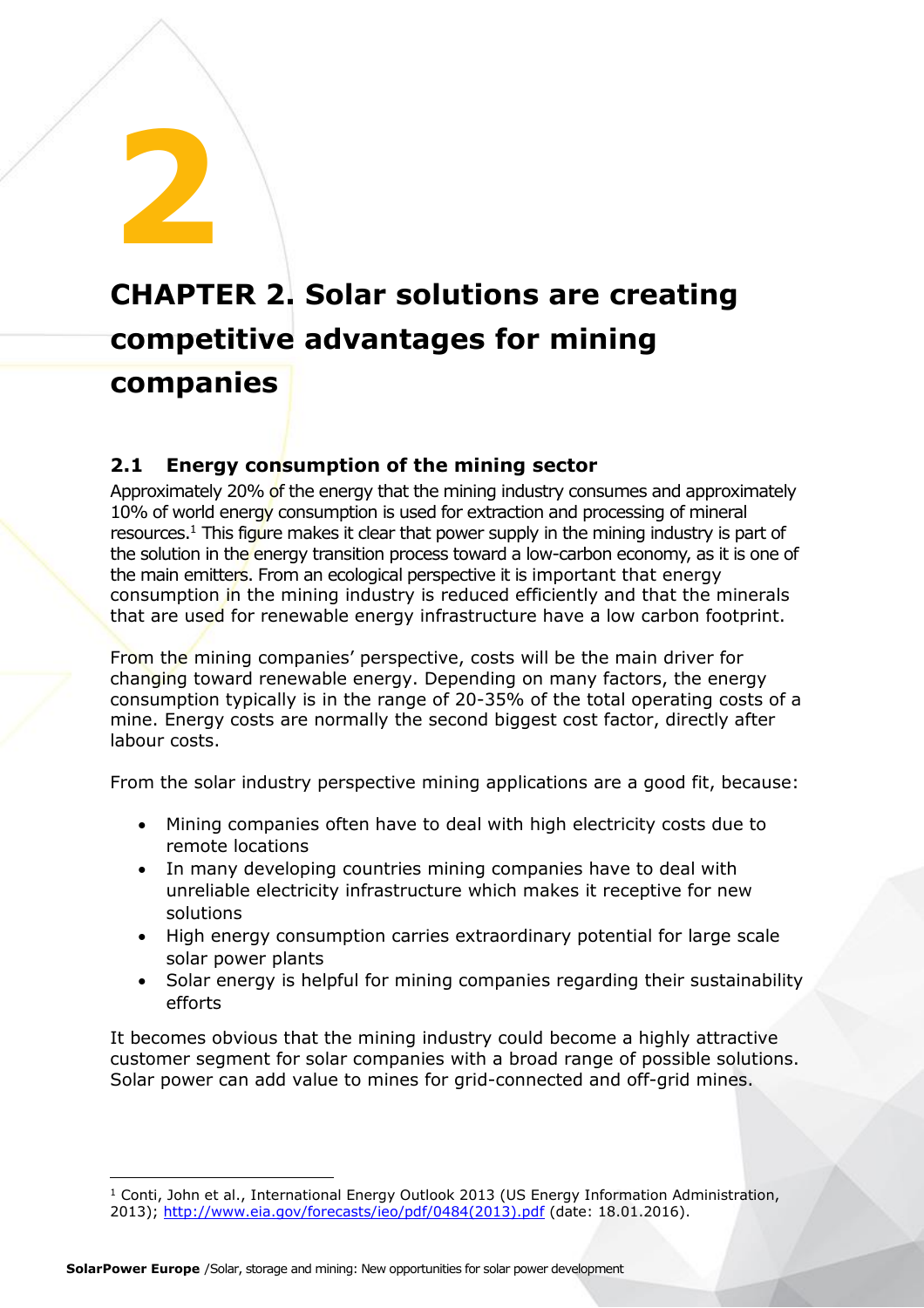#### **2.2 Solar power for grid-connected mines**

In recent years, we have seen that mining companies close long-term power purchase agreements (PPAs) for renewable energy in regions with high electricity prices or unstable supply from the grid. We find examples, amongst others, in Chile and South Africa.

Some mining companies have also invested in renewable energy infrastructure and generated a part of the energy themselves. Most of the mines have 24/7 operations. In these cases, the mining companies tend to source the rest of their energy requirements from the grid. In grid connected regions, investment into renewable energy or long-term renewable energy commitment through PPAs is very often considered as a hedging mechanism against increasing energy prices. In grid-connected scenarios there are often good economic reasons for mining companies to source solar energy.

#### **2.3 Solar power for off-grid mines**

In many cases, remote mine sites are not grid-connected and generate their electricity onsite, typically with large diesel gensets. The remoteness of these mines leads to high transportation costs for the diesel fuel. Losses during transportation and theft are other factors which drive the costs for diesel up. Normally, solar power is less expensive than electricity from diesel in these remote locations. The cost advantage of solar solutions always depends to some extent on the oil price. Even with the low oil price at the beginning of 2016, solar energy is often up to 50% less expensive than diesel electricity.

In a simple scenario solar power is only used during the daytime and diesel gensets constantly run at partial load, but the fuel consumption is reduced to a large extent. In situations, when the solar power generation drops, the diesel gensets can provide back-up power by increasing their output to full-load. The solar-diesel hybrid business case consists of reducing the diesel consumption which is needed to power the mine.

In advanced scenarios, the diesel gensets can be switched off during the daytime if there is enough irradiation from the sun. Fluctuations of the solar output are balanced by storage solutions. During bad weather periods or during the night, the mine is powered by diesel gensets and the remaining energy is taken from the storage solution in place.

So far, no project example exists for a mine that is fully powered by solar, or wind, energy. The main reason is that storage prices still need to fall in order to make this solution economically viable.

The topic of renewables and mining has gained more importance recently. The first large commercial solar projects, in the MW scale, have already been built and more are under construction – amongst others a 10.6 MWp PV power plant for a mine in Australia. For many mining companies the topic is still rather new and typical project development cycles are one year and more. It can be expected that many projects that are under development in the moment will be built in the near future.

**SolarPower Europe** /Solar, storage and mining: New opportunities for solar power development

 $\Delta$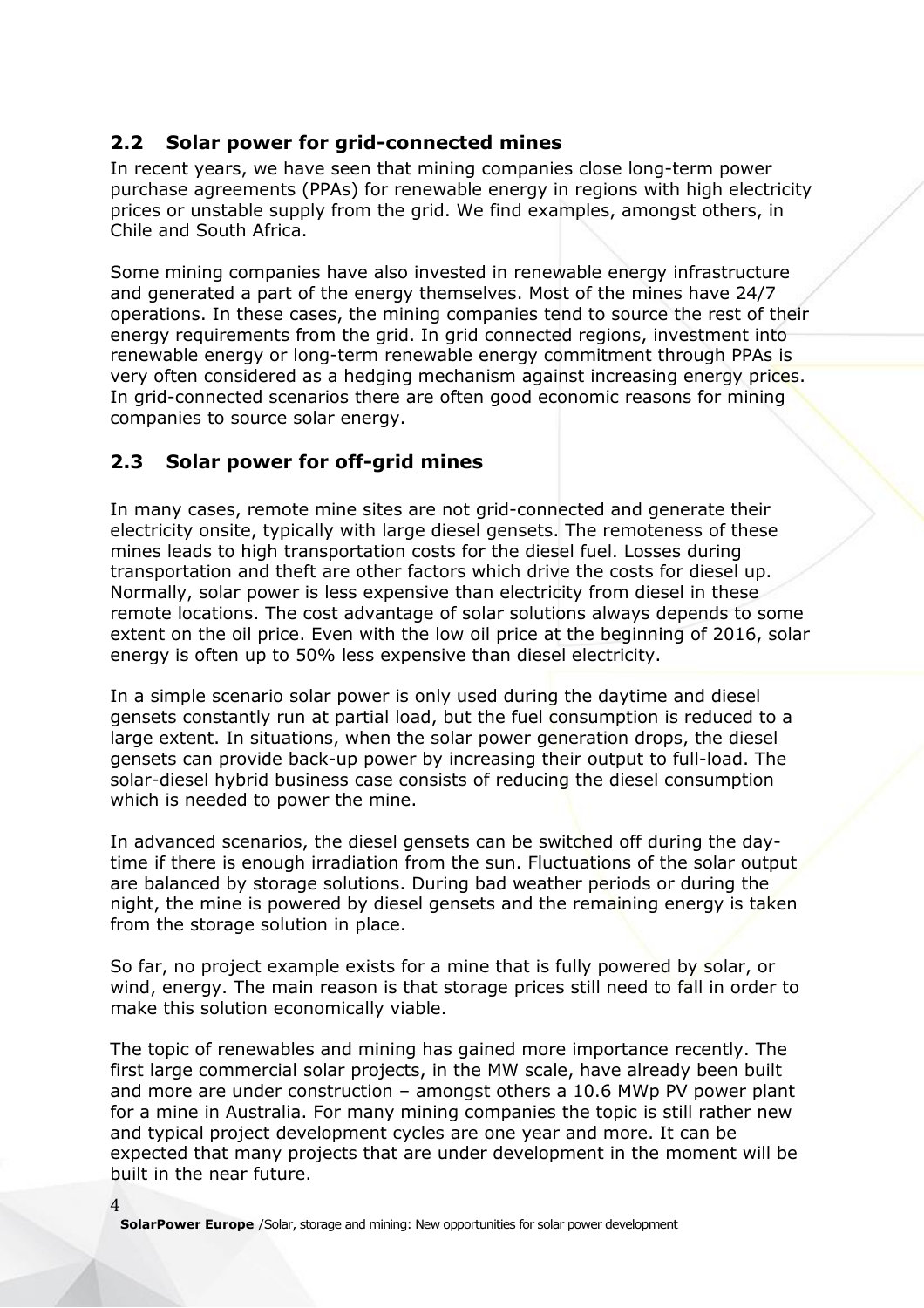In the meantime, the finance sector has developed sophisticated solutions for mining companies. Independent power producers (IPPs) are, just like grid connected scenarios, more willing to offer long-term PPAs for off-grid mines. The uncertain lifetime of the mines and a new potential threat for investors in the form of the off-taker risk, slowed down the development for some time.

In remote locations, the IPPs depend on a single off-taker. If the off-taker does not fulfill the PPAs, there is often no other off-taker for the solar energy. In the meantime, the investors have gained a better understanding of the off-taker risk and are more willing to invest. The worst case scenario consists of dismantling the plant and rebuilding it in a completely different location.

#### **2.4 Marketing and sales as one of the main challenges for solar companies**

In the past, solar companies mainly differentiated themselves through technical aspects. Marketing and sales did not have the same value as for other industries. For realizing the solar potential in mining markets it is important to provide tailor-made solutions and to address mining companies through efficient communication.

Market-entry or "go-to market" strategies based on market analysis will be one of the key success factors. For solar companies who want to enter the market it is necessary to understand their potential mining customers, to "speak their language" and to use their communication channels.

Market research including market segmentation and market sizing lay the foundation of successful target market strategies.

Mining companies receive intense attention from conventional power plant manufacturers and energy suppliers. It is obvious that this is a challenge for market entrants and that marketing efforts are needed to tap the huge potential that mining markets present for solar solutions. In the solar sector, SolarPower Europe can play an important role in developing the topic in a way that many players benefit.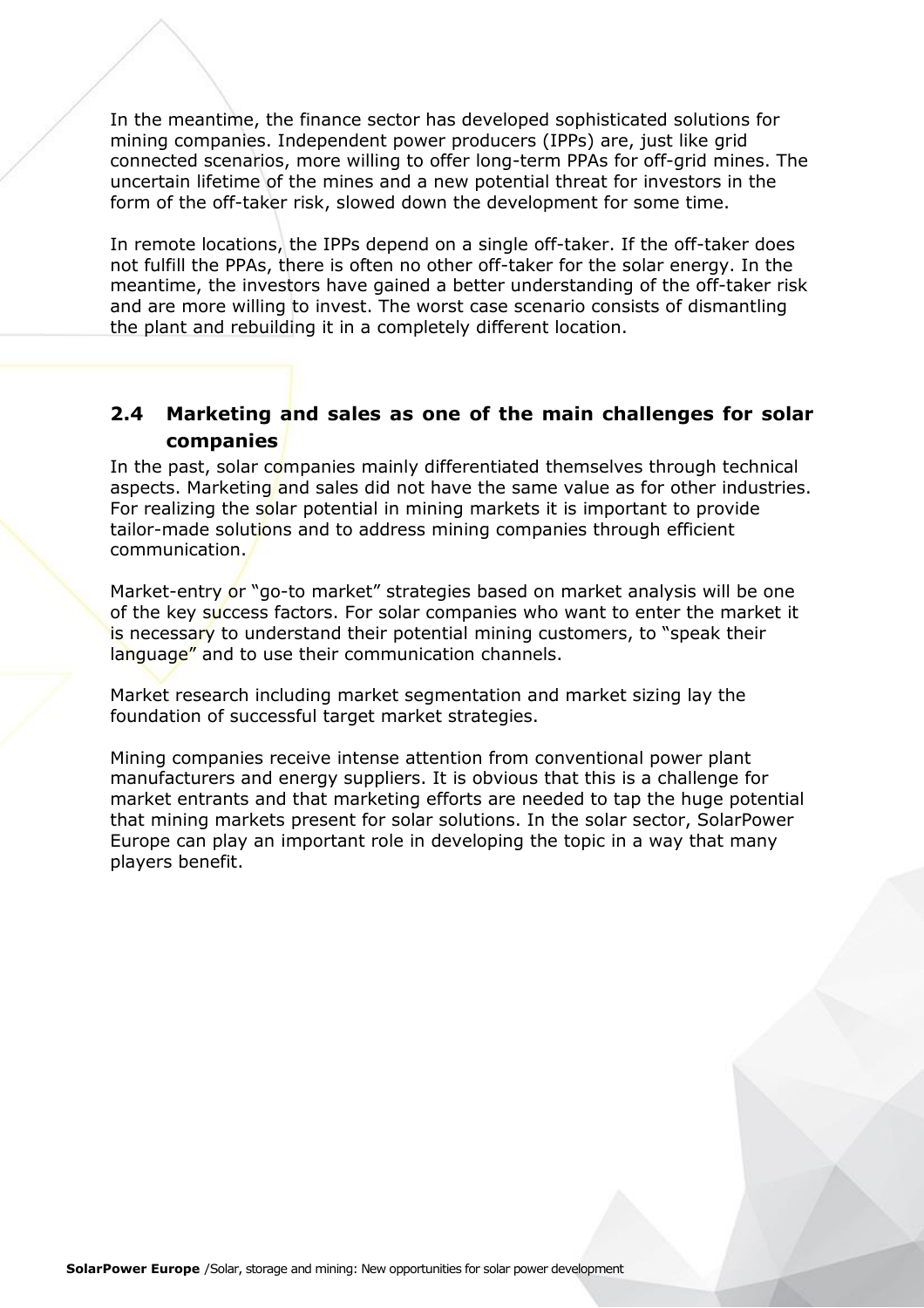**3**

6

## **CHAPTER 3. Outlook**

Solar Power is an excellent opportunity for mining companies. As energy is one of the main cost drivers for mining companies, mining companies can benefit from renewables through considerable cost savings. There are already largescale projects for grid-connected solar parks. In remote locations, the cost savings might be highest for diesel displacement solutions.

"Solar for mining" is, at the moment, still a relatively small niche. Growth of the solar sector and the falling price of solar and storage solutions will be a main driver for further installation. Resources for solar will turn into an even more important multi-billion dollar market. The mining segment could soon develop into a multi-billion market for solar companies. However, it is important to increase marketing efforts to be able to compete with conventional power plant manufacturers and energy suppliers.

In order to create the biggest possible benefits for the whole industry it is important that the industry acts in a coordinated way.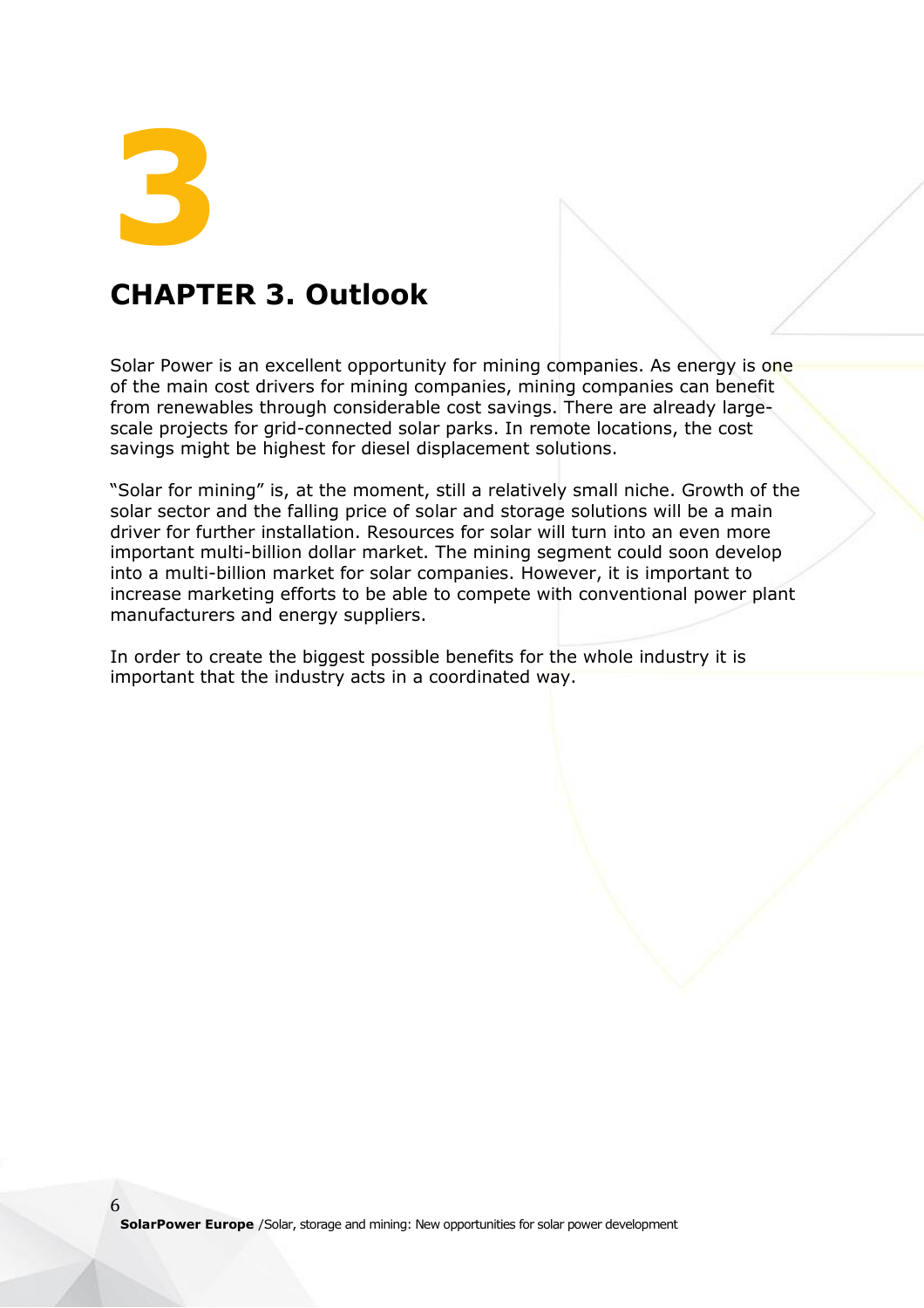#### **About Dr. Thomas Hillig Energy Consulting ("THEnergy")**

THEnergy assists companies in dealing with energy-related challenges. Renewable energy companies are offered strategy, marketing and sales consulting services. For industrial companies THEnergy develops energy concepts and shows how they can become more sustainable. It combines experience from conventional and renewable energy with industry knowledge in consulting. In addition to business consulting, THEnergy advises investors regarding renewable energy investments in changing markets. It is also active in marketing intelligence and as an information provider in select fields, such as renewables and mining, through the platfor[m th-energy.net/mining](http://www.th-energy.net/mining) or renewables on islands through the new platform [th-energy.net/islands.](http://www.th-energy.net/islands)

#### **Legal Disclaimer**

This study provides general information which is current as at the time of production. The information contained in this study does not constitute advice and should not be relied on as such. Professional advice should be sought prior to any action being taken in reliance on any of the information.

Dr. Thomas Hillig Energy Consulting and SolarPower Europe disclaims all responsibility and liability (including, without limitation, for any direct or indirect or consequential costs, loss or damage or loss of profits) arising from anything done or omitted to be done by any party in reliance, whether wholly or partially, on any of the information. Any party that relies on the information does so at its own risk.

The observation and comments contained in this document have been compiled or arrived at based upon information obtained from the industry and from data that is publicly available. This information and the data is believed to be reliable and provided in good faith. We are not responsible for the completeness or accuracy of any such information or for confirming any of it.